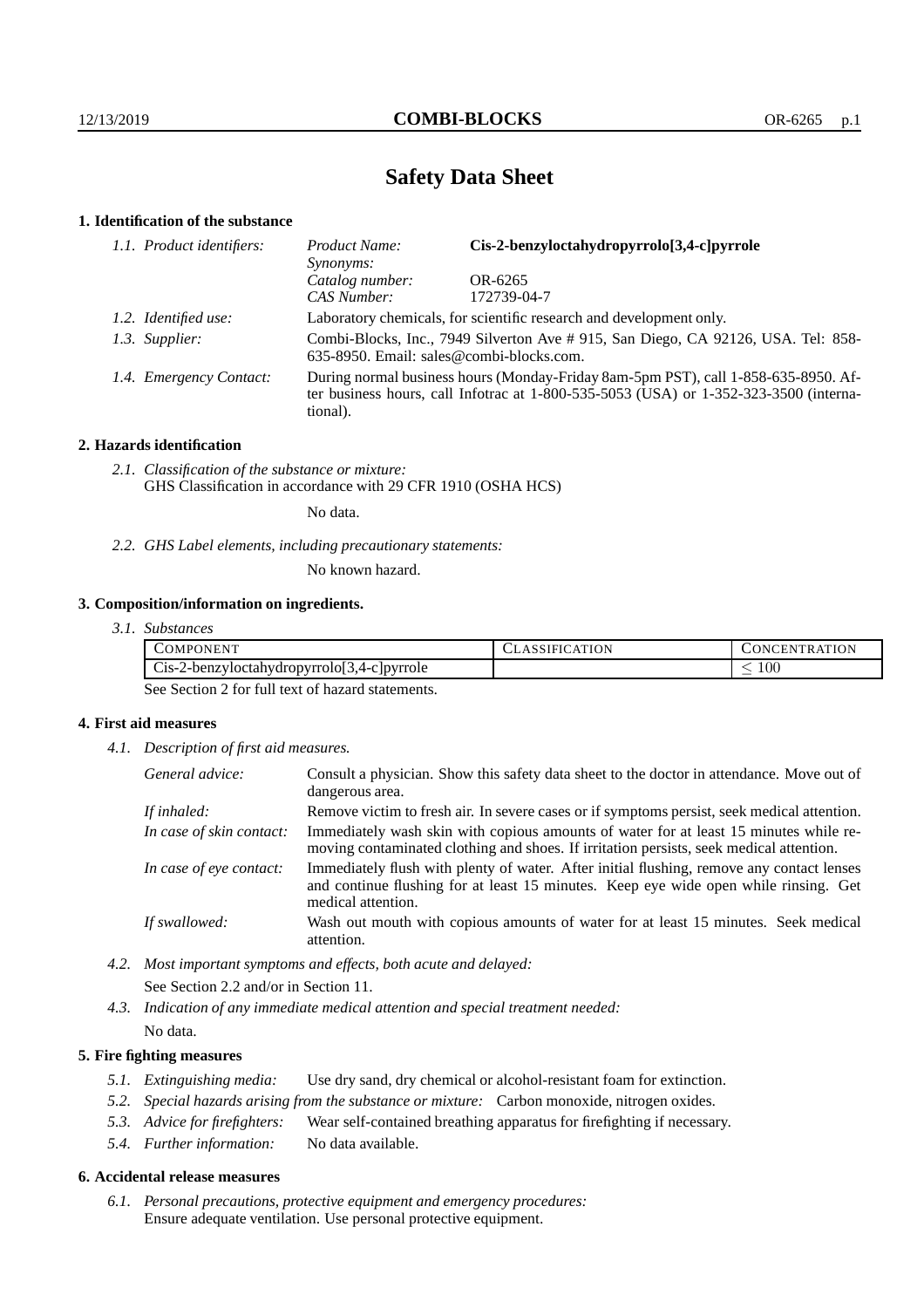| 6.2. Environmental precautions:<br>Should not be released into the environment. See Section 12 for additional ecological information.                                                                                                                      |                                                                                                                                                                                                                                                                    |  |  |
|------------------------------------------------------------------------------------------------------------------------------------------------------------------------------------------------------------------------------------------------------------|--------------------------------------------------------------------------------------------------------------------------------------------------------------------------------------------------------------------------------------------------------------------|--|--|
|                                                                                                                                                                                                                                                            |                                                                                                                                                                                                                                                                    |  |  |
| 6.3. Methods and materials for containment and cleaning up:<br>Sweep up or vacuum up spillage and collect in suitable container for disposal.                                                                                                              |                                                                                                                                                                                                                                                                    |  |  |
|                                                                                                                                                                                                                                                            |                                                                                                                                                                                                                                                                    |  |  |
|                                                                                                                                                                                                                                                            | 6.4. Reference to other sections:<br>Refer to protective measures listed in Sections 8 and 13.                                                                                                                                                                     |  |  |
|                                                                                                                                                                                                                                                            |                                                                                                                                                                                                                                                                    |  |  |
| 7. Handling and storage                                                                                                                                                                                                                                    |                                                                                                                                                                                                                                                                    |  |  |
|                                                                                                                                                                                                                                                            | 7.1. Precautions for safe handling: Avoid contact with skin and eyes. Avoid inhalation of vapour or mist. Keep away<br>from sources of ignition - No smoking. Take measures to prevent the build up of electro-<br>static charge. For precautions see section 2.2. |  |  |
| 7.2. Conditions for safe storage, including any incompatibilities: Store refrigerated. Keep container tightly closed in<br>a dry and well-ventilated place. Containers which are opened must be carefully resealed<br>and kept upright to prevent leakage. |                                                                                                                                                                                                                                                                    |  |  |
| 7.3. Specific end use(s):                                                                                                                                                                                                                                  | Laboratory chemicals, for scientific research and development only.                                                                                                                                                                                                |  |  |
| 8. Exposure Controls / Personal protection                                                                                                                                                                                                                 |                                                                                                                                                                                                                                                                    |  |  |
| 8.1. Control parameters:                                                                                                                                                                                                                                   |                                                                                                                                                                                                                                                                    |  |  |
| Components with workplace control parameters: Contains no substances with occupational exposure limit values.                                                                                                                                              |                                                                                                                                                                                                                                                                    |  |  |
| 8.2. Exposure controls:                                                                                                                                                                                                                                    |                                                                                                                                                                                                                                                                    |  |  |
|                                                                                                                                                                                                                                                            | Appropriate engineering controls: Ensure that eyewash stations and safety showers are close to the workstation<br>location. Ensure adequate ventilation, especially in confined areas.                                                                             |  |  |
| Personal protective equipment:                                                                                                                                                                                                                             |                                                                                                                                                                                                                                                                    |  |  |
| Eye/face protection:                                                                                                                                                                                                                                       | Wear appropriate protective eyeglasses or chemical safety goggles as described by OSHA's<br>eye and face protection regulations in 29 CFR 1910.133 or European Standard EN166.                                                                                     |  |  |
| Skin protection:                                                                                                                                                                                                                                           | Handle with gloves. Gloves must be inspected prior to use. Use proper glove removal<br>technique (without touching glove's outer surface) to avoid skin contact with this product.                                                                                 |  |  |

| Eye/face protection:               | Wear appropriate protective eyeglasses or chemical safety goggles as described by OSHA's<br>eye and face protection regulations in 29 CFR 1910.133 or European Standard EN166.                                                                                                                                         |
|------------------------------------|------------------------------------------------------------------------------------------------------------------------------------------------------------------------------------------------------------------------------------------------------------------------------------------------------------------------|
| Skin protection:                   | Handle with gloves. Gloves must be inspected prior to use. Use proper glove removal<br>technique (without touching glove's outer surface) to avoid skin contact with this product.<br>Dispose of contaminated gloves after use in accordance with applicable laws and good<br>laboratory practices. Wash and dry hands |
| <b>Body Protection:</b>            | Complete suit protecting against chemicals, Flame retardant antistatic protective clothing.,<br>The type of protective equipment must be selected according to the concentration and<br>amount of the dangerous substance at the specific workplace.                                                                   |
| Respiratory protection:            |                                                                                                                                                                                                                                                                                                                        |
| Control of environmental exposure: | Prevent further leakage or spillage if safe to do so. Do not let product enter<br>drains.                                                                                                                                                                                                                              |

# **9. Physical and chemical properties**

*9.1. Information on basic physical and chemical properties*

| (a)     | Appearance:                                   | Liquid   |
|---------|-----------------------------------------------|----------|
| (b)     | Odour:                                        | No data  |
| (c)     | Odour Threshold:                              | No data  |
| (d)     | pH:                                           | No data  |
| (e)     | Melting point/freezing point:                 | No date. |
| (f)     | Initial boiling point and boiling range:      | No data  |
| (g)     | Flash point:                                  | No data  |
| (h)     | Evaporatoin rate:                             | No data  |
| (i)     | Flammability (solid, gas):                    | No data  |
| (i)     | Upper/lower flammability or explosive limits: | No data  |
| (k)     | Vapour pressure:                              | No data  |
| (1)     | Vapour density:                               | No data  |
| (m)     | Relative density:                             | No data  |
| (n)     | Water solubility:                             | No data  |
| $\circ$ | Partition coefficient: n-octanol/water:       | No data  |
| (p)     | Auto-ignition:                                | No data  |
| (q)     | Decomposition temperature:                    | No data  |
| (r)     | Viscosity:                                    | No data  |
| (s)     | Explosive properties:                         | No data  |
| (t)     | Oxidizing properties:                         | No data  |
|         |                                               |          |